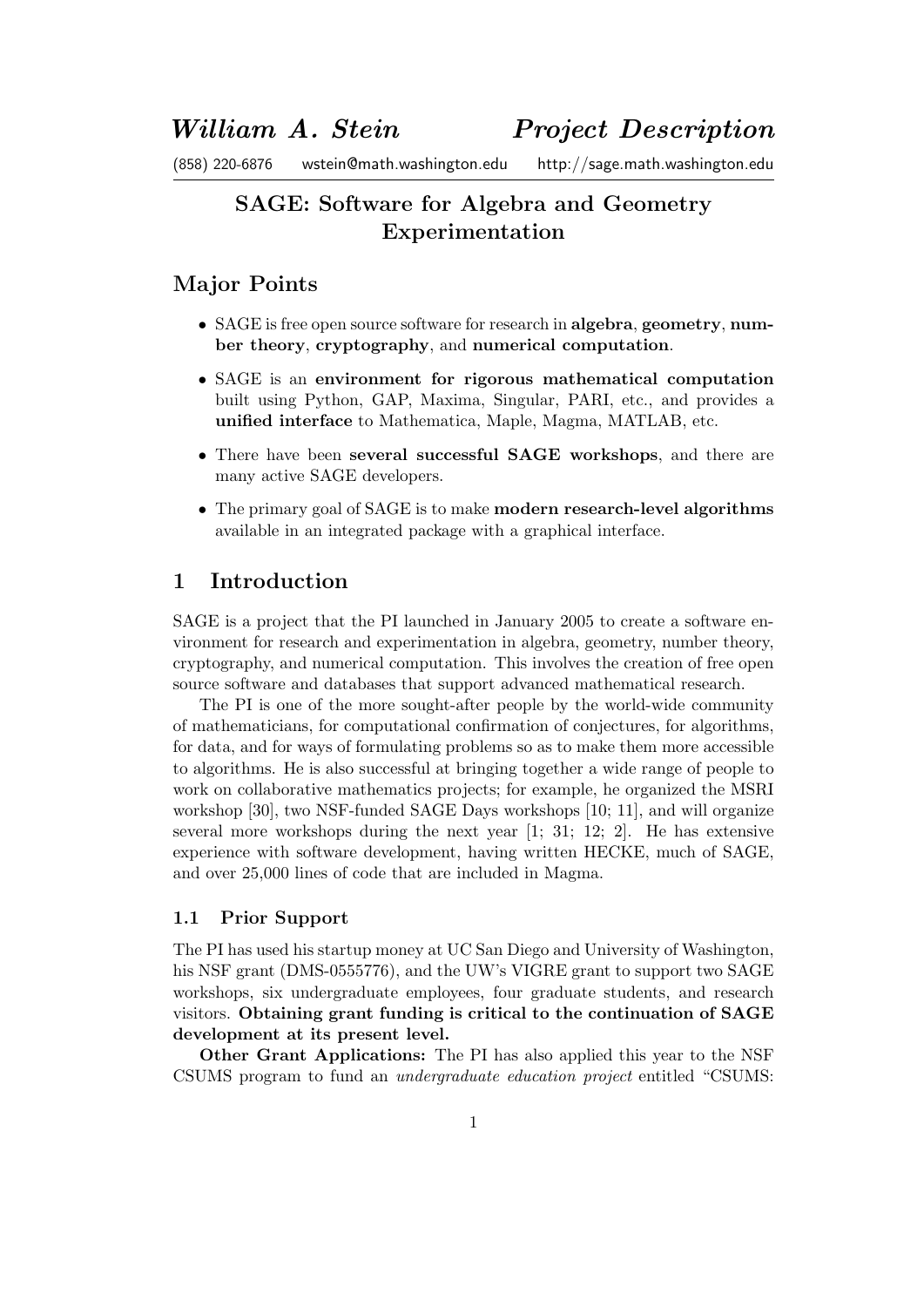SAGE-Software for Algebra and Geometry Experimentation", and to the NSF ANTC program to support his computational and theoretical work on the Birch and Swinnerton-Dyer conjecture.

# 2 SAGE and the Mathematical Software Landscape

First we discuss the relationship between SAGE and many high quality mathematical software packages. Then we explain precisely what SAGE is and how it unifies existing mathematical software via its flexible interfaces. We also discuss independent verification of research results, free open source mathematics software, and the SAGE development community.

## 2.1 Mathematical Software

In this section we briefly describe the closed source programs Magma, Maple, Mathematica and MATLAB, and discuss several open source programs.

Magma [13] is a high quality, mature, closed source program developed in Australia. It is a non-free (indeed, quite expensive) software package with a vast range of functionality in number theory, algebraic geometry, arithmetic geometry, graph theory, and group theory. It features a specialized language for mathematics. Magma has an excellent command line interface, though it does not have a graphical user interface. Magma has very limited support for numerical computation and symbolic integration. It is not possible for end users to define their own datatypes, but the Magma developers are often responsive to requests to add new datatypes to the C language core for the next release of Magma. In Magma it is easy to save the complete state of a running Magma session, though there is no way to evaluate arbitrary strings, so it is difficult to store to disk individual objects that one has computed. Magma's huge and highly optimized library is far more powerful and comprehensive for research in certain areas (e.g., arithmetic geometry, group theory, coding theory) than perhaps anything else available. Much of Magma is written in C, so it can link in functionality from some existing C libraries (e.g., GMP), though such linking is only possible by rebuilding Magma and end users are not allowed to build Magma from source. Also, many freely available libraries cannot be legally linked to Magma because of license restrictions.

Maple [14] is a powerful closed source commercial program developed in Canada. It features a sophisticated graphical user interface, and has a wide range of functionality, especially for symbolic computation and plotting relevant to undergraduate education. Its programming language is also highly regarded. Much of the source of Maple is distributed with Maple and can be viewed by users, though unfortunately such interpreted source files can run slowly (see Section 2.4); some arithmetic and many functions related to number theory are notably slower than the corresponding functions in Magma (see Section 3.1.2).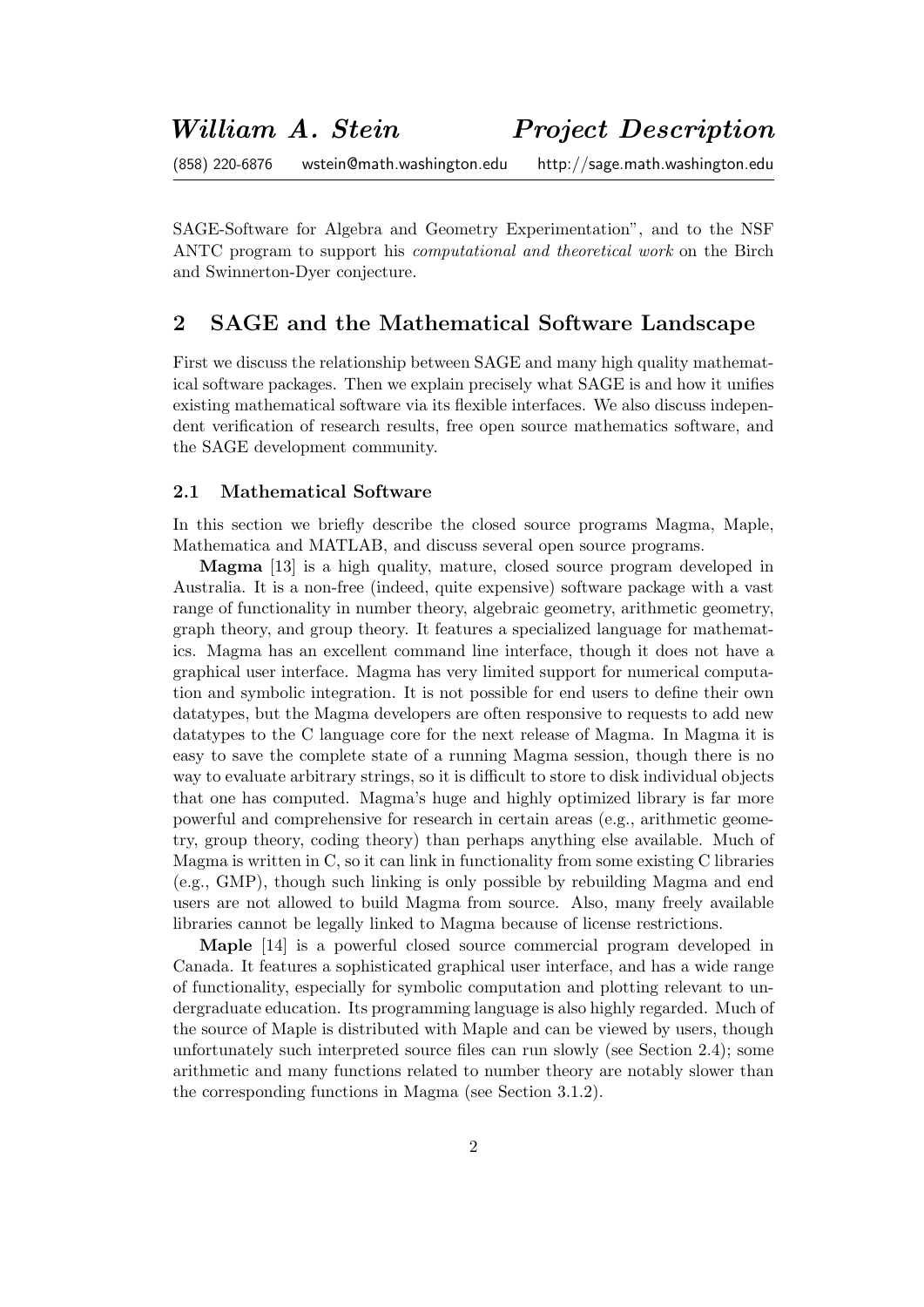Mathematica [15] is an optimized, closed source, commercial mathematics software package developed in the USA. It has a unique mathematical programming language, a vast library of optimized special functions, powerful symbolic manipulation capabilities, and sophisticated 2 and 3-dimensional plotting. It also features a pioneering graphical user interface. In many areas it has substantial coverage of important algorithms, though in number theory, arithmetic geometry, and cryptography, it has limited functionality.

MATLAB [17] is closed source commercial software developed in the USA, which focuses on numerical computation. It has a wide range of functionality for numerical computation, excellent performance, a graphical user interface, and a custom programming language. It also has symbolic computation capabilities via a link to Maple's symbolic engine.

GAP [6], PARI [22], Singular [27], Macaulay2 [7] and Maxima [18] are large, mature, high quality, free, open source mathematics software programs. All are currently supported and under active development. There is surprisingly little overlap between their functionality (except Macaulay2 and Singular). For example, GAP has sophisticated functionality for computing with groups, but limited support for commutative algebra or number theory, whereas Singular has a huge range of commutative algebra functionality and PARI has substantial number theory functionality but little group theory or commutative algebra.

| <b>Function</b>                       | Singular | $\Gamma$ Gap |          | PARI   Maxima |
|---------------------------------------|----------|--------------|----------|---------------|
| Multivariate polynomial factorization | Yes      | No           | No       | Yes           |
| Subgroup enumeration                  | No       | Yes          | $\rm No$ | No            |
| Class groups of number fields         | No       | $\rm No$     | Yes      | $\rm No$      |
| Symbolical integration                | No       | $\rm No$     | $\rm No$ | Yes           |

Table 1: There is little overlap in functionality among free math software

SAGE incorporates all four programs listed in Table 1 (and many others) into a single unified program so it does all the listed problems well.

Every mathematics software system described above has its own special-purpose programming language. Many of these languages make it easy to express mathematical concepts and get results quickly. Unfortunately, most do not support modern exception handling (like that available in  $C_{++}$ , Java, and Python), name spaces and many cannot be extended with new data types (or classes). For example, PARI's programming language is useful for writing short programs but awkward for large projects. In addition, these special purpose mathematics languages can be difficult to use when one needs to do non-mathematical programming (e.g., create a web server to distribute the results of computations, or connect to an online database or web page and parse the results).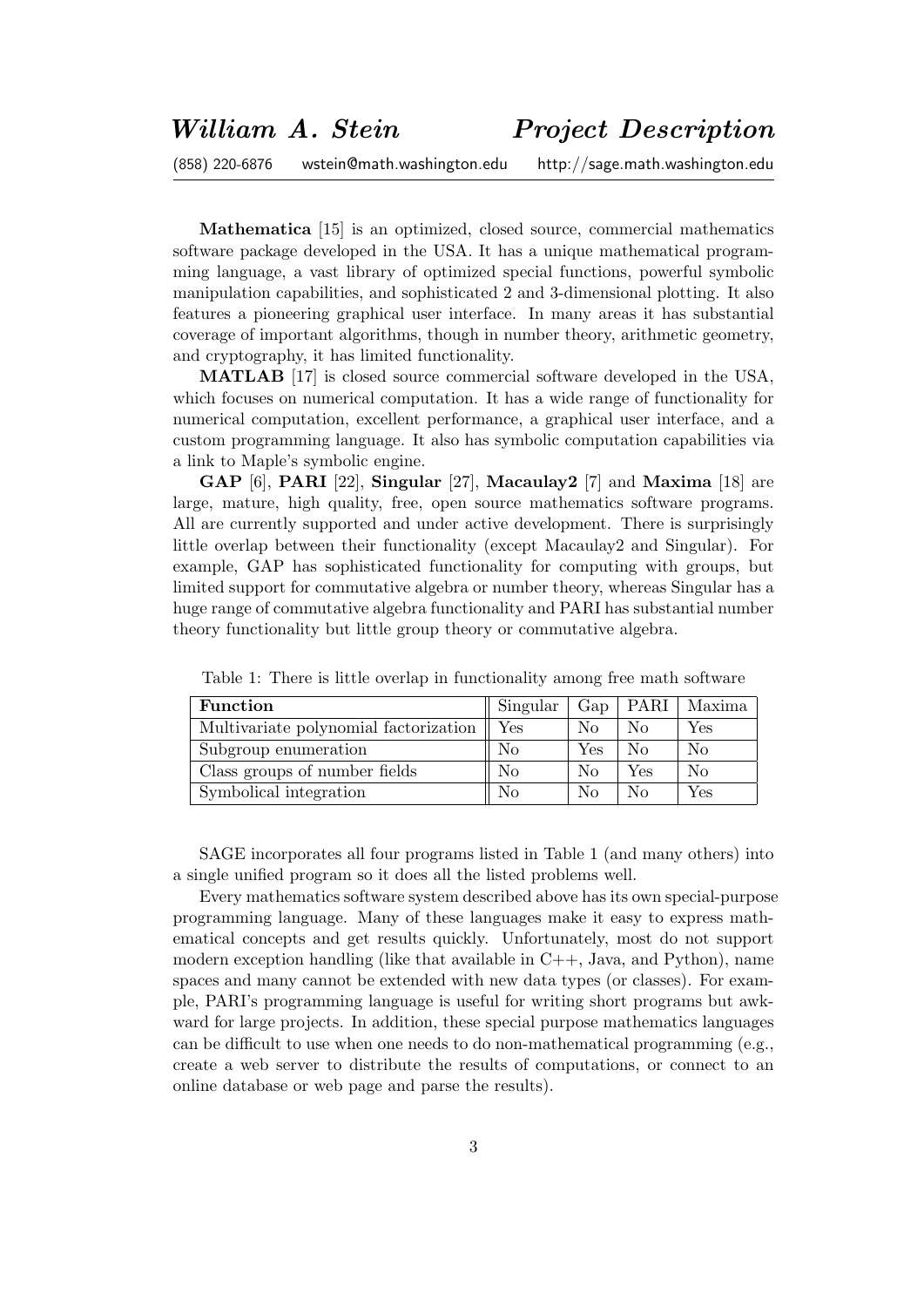Some of the closed source systems, most notably recent versions of Mathematica and MATLAB, make use of multiple processors on a computer when available. None of the open source programs listed above do. Tightly integrated support for parallel computation is a key goal of SAGE.

# 2.2 SAGE: A Unifying Approach

SAGE is

- 1. A distribution of free open source mathematics software,
- 2. A new interpreter, graphical user interface, and library of implementations of mathematical algorithms,
- 3. A better way to use existing mathematics software together.

### 2.2.1 A Distribution of Math Software

SAGE is a cohesive distribution of several dozen pieces of open source mathematics software, with almost no external dependencies, which can easily be built completely from source with one command on OS X, Linux, and Windows. Creating this distribution has required the combined work of numerous specialists in the arcane build processes of different operating systems, and requires regular maintenance (which would be funded by this proposal) to remain up to date. The PI has often been told by mathematicians that various open source programs, e.g., PARI and Singular, can easily be built as part of SAGE, but are "impossibly difficult" for them to build without SAGE. The PI also distributes prebuilt binaries of SAGE for some of these platforms.

The PI is requesting funds in order to regularly **purchase new hardware** for testing automated building of SAGE from source on a wide range of platforms, and building binaries. The PI used \$38,000 in funding from NSF grant (DMS-0555776) for the purchase of a 16-core computer with 64GB RAM that is the main home for SAGE development. But a much wider range of equipment is needed to test and optimize implementations of algorithms on diverse hardware. The PI must own such hardware in order to have dedicated access to it for intensive testing of new implementations; moreover, regular compilation of SAGE from source is resource intensive. Also, in many cases (e.g., Itaniums) it is nearly impossible to gain sufficient access to hardware without purchasing that hardware. Finally, it is important to test building of SAGE on both a range of hardware and operating system installs, which requires owning the hardware.

### 2.2.2 A New Interpreter, Graphical Interface, and Library

SAGE improves on the existing systems by using the Python programming language, which is a popular, mainstream, open source, free programming language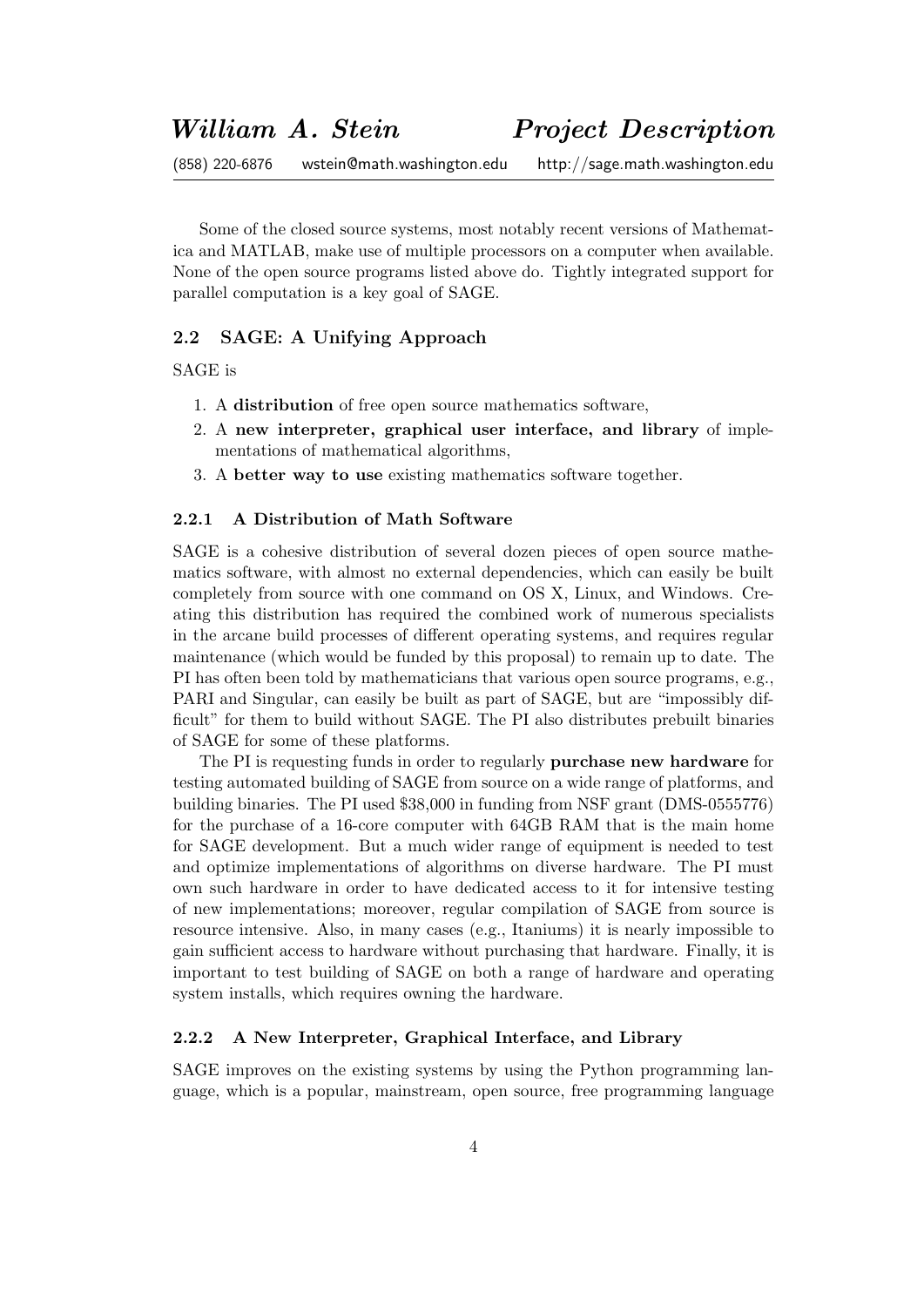with support for programming constructs that are useful in mathematics, such as user-defined classes, list comprehensions and regular expressions.

SAGE can be used interactively from the SAGE command line [23], via the SAGE Notebook, and as a library from Python and  $C/C++$  programs.

As mentioned before, the other major mathematics software packages have their own custom programming languages. This can be particularly costly to occasional and beginning users of mathematical software, as well as those whose work straddles several mathematical subdisciplines. The use of Python for SAGE avoids this problem. Moreover, because Python has long been used for database and web programming applications, it provides excellent support for saving and loading of individual objects and network programming. Also Python has a massive standard library and active development community that is constantly optimizing the language and moving it forward.

The SAGE Notebook is a sophisticated web-browser based graphical user interface, which the PI created in response to student demand. Graphical output can be easily embedded in the notebook, and the notebook can be used as a front end for many other mathematical software systems that do not have a graphical interface, including Magma, PARI, and Singular. The PI intends to use funds to improve the robustness and security model of the notebook using Twisted [33].

The PI hopes to include support in SAGE for practical parallel computation at several different levels. For example, the PI is chairing the organizing committee of the upcoming MSRI workshop "Interactive Parallel Computation in Support of Research in Algebra, Geometry and Number Theory" [1], which he funded using a grant from the National Geospatial Agency. Also he has employed Yi Qiang for several months to design and implement functionality for coarse grained parallelism that is tightly integrated with SAGE.

The PI also hopes to use this grant to fund work by SAGE developers to create highly optimized new code for SAGE for basic arithmetic, number theory, algebraic geometry, arithmetic geometry, cryptography, graph theory, numerical computation, and group theory (see Sections 3.1–3.2).

### 2.2.3 Using Existing Mathematical Software from SAGE

The PI invented and implemented for SAGE a new way to create and work with numbers, matrices, vectors, polynomials, graphs, functions, and all other mathematical objects defined in other mathematical software, including Axiom, Maple, Mathematica, Macaulay2, Magma, MATLAB, Octave, Maxima, Singular and PARI. These interfaces are mostly implemented using pseudo-ttys and files, so they can be created for any program with a command line interface, and it is not necessary to make any changes to that program. A running instance of SAGE can thus simultaneously orchestrate dozens of other mathematics programs. This gives SAGE a rich range of features, and makes it possible for researchers to use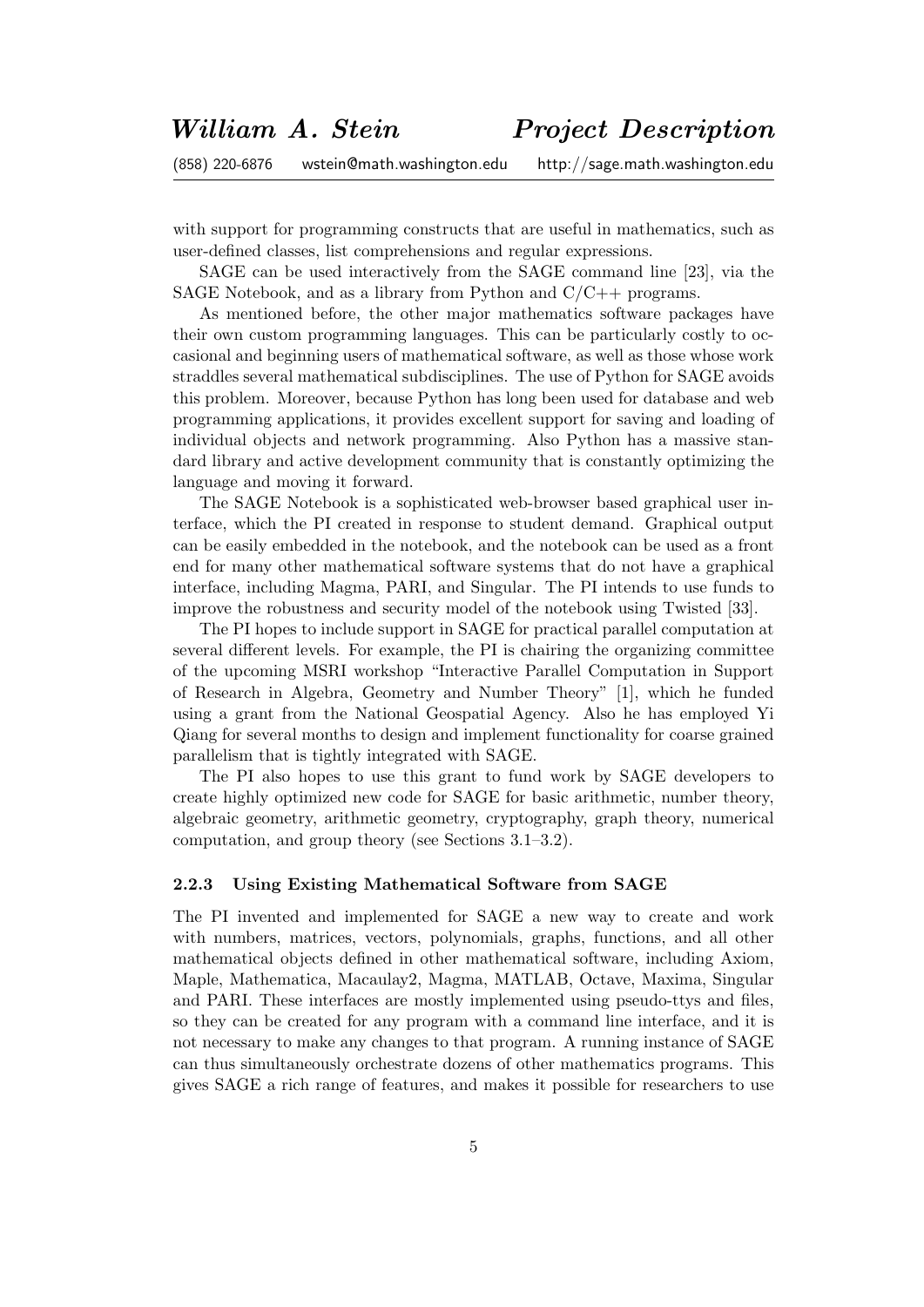SAGE while still using the other systems they are accustomed to.

The PI would use support from this grant to hire graduate students to create new SAGE interfaces to PHCpack, Bertini, 4ti2, REDUCE, CoCoA, and many other significant pieces of mathematical software (both free and commercial). Though each interface is initially fairly straightforward to write, it is crucial that the author have intimate knowledge of the functionality and mathematics behind the program being interfaced with, and students are often experts in them.

## 2.2.4 Support for Specialized Programs

An exciting aspect of SAGE is how it makes it easy to make use of small special purpose programs for mathematical research as part of a larger project. For instance, in low-dimensional topology, algebraic combinatorics, and number theory (see [16]), there are numerous specialized programs which compute one or two things. Often, research projects involve using several of these in conjunction with larger software packages.

"A recent project used:

- · Snap, a version of the 3-manifold SnapPea library with PARI,
- $\cdot$  KhoHo, for computing Khovanov homology of links in  $S^3$ ,
- · PHCpack, the polynomial equation solver, and
- · Mathematica.

In the past, I've always done this with Python scripts, but there was always a lot of overhead in translating back and forth between the various programs, and this was limiting in a lot of ways because Python understands so little about mathematics. (Using e.g. Magma or Mathematica as the "core" program never seemed to work very well because the file input/output functionality is poor, as well as the weakness of custom data-structures.) SAGE makes this so much easier." — Nathan Dunfield, Caltech

The PI would use funds from this proposal to invite authors or major users of some of these specialized programs as month-long visitors, during which time they would turn the programs into integrated components of SAGE.

## 2.3 Independent Verification of Research Results

"One should always have at least two proofs of any result."

– J-P. Serre (personal communication)

Many algorithms in number theory and cryptography, e.g., 3-descent on elliptic curves, modular forms computation, quaternion algebras arithmetic, and fast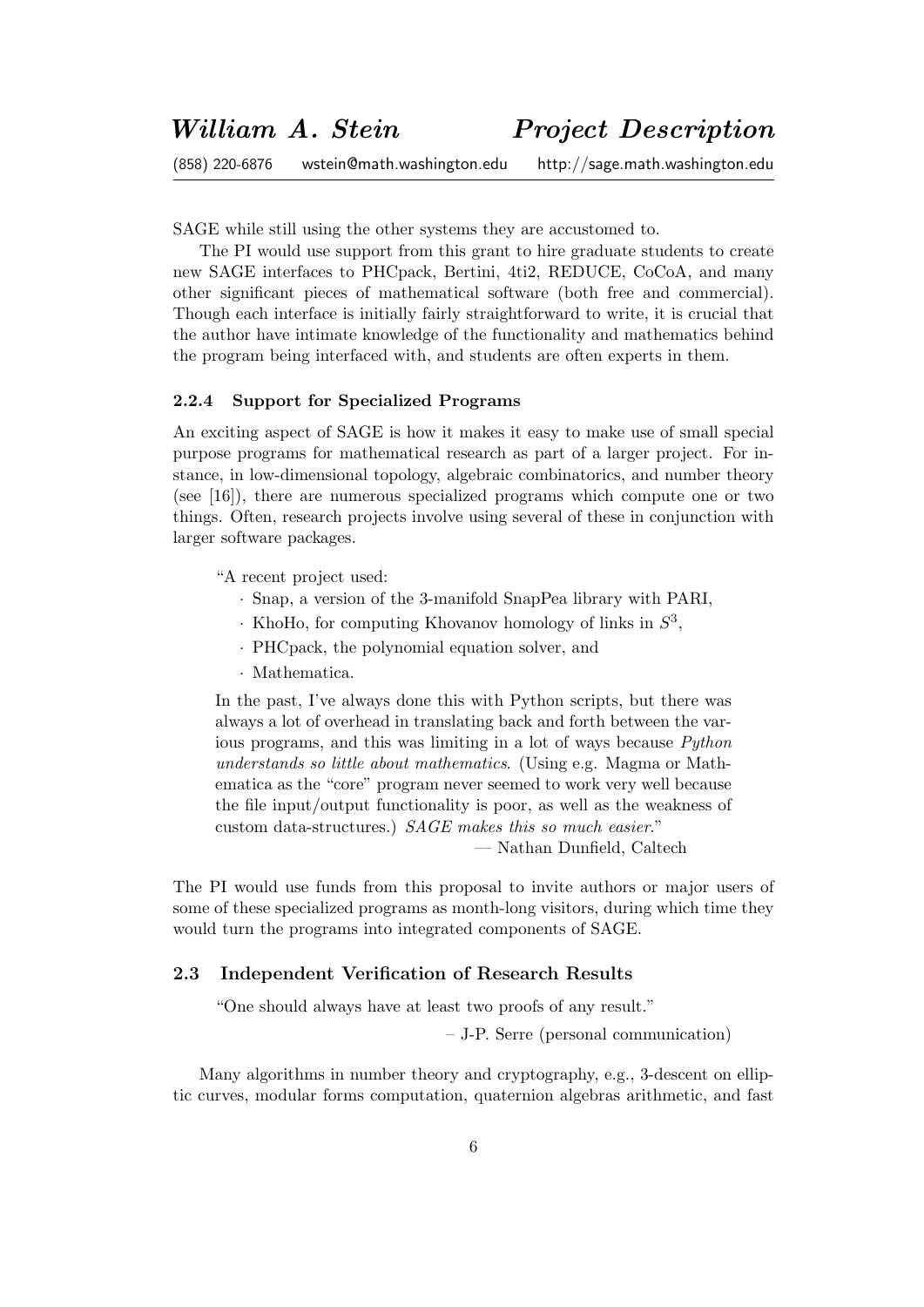arithmetic on Jacobians of curves are implemented only in Magma. Having an independent implementation of these algorithms will help increase our confidence in computational results. SAGE addresses Serre's remark both by providing new implementations of algorithms currently available in only one place, and by making it easier to run a computation in more than one system and compare the results.

### 2.4 Free Open Source Software

"You can read Sylow's Theorem and its proof in Huppert's book in the library [...] then you can use Sylow's Theorem for the rest of your life free of charge, but for many computer algebra systems license fees have to be paid regularly [...]. You press buttons and you get answers in the same way as you get the bright pictures from your television set but you cannot control how they were made in either case.

With this situation two of the most basic rules of conduct in mathematics are violated: In mathematics information is passed on free of charge and everything is laid open for checking. Not applying these rules to computer algebra systems that are made for mathematical research [...] means moving in a most undesirable direction. Most important: Can we expect somebody to believe a result of a program that he is not allowed to see?"

 $-$  J. Neubüser [20]

Though the *development of SAGE is very expensive*, SAGE itself is freely available, so researchers that have limited software budgets are guaranteed access to SAGE. The source of SAGE and all dependencies are "laid open for checking"; any part of SAGE may be inspected, modified, and redistributed.

Some non-free programs are partly implemented in an interpreted language, and include this interpreted source code. Unfortunately, due to their commercial nature, there are restrictions when viewing such source files. It may be illegal to read the implementation of a function and use what is learned in ones research:

"Without the express written permission of Maplesoft, Licensee shall not, and shall not permit any Third Party to:

- (a) reproduce, transmit, modify, adapt, translate or create any derivative work of, any part of the Software, in whole or in part, [...]
- (b) reverse engineer, disassemble, or decompile the Software, create derivative works based on the Software, or otherwise attempt to gain access to its method of operation or source code."

— The Maple end user license agreement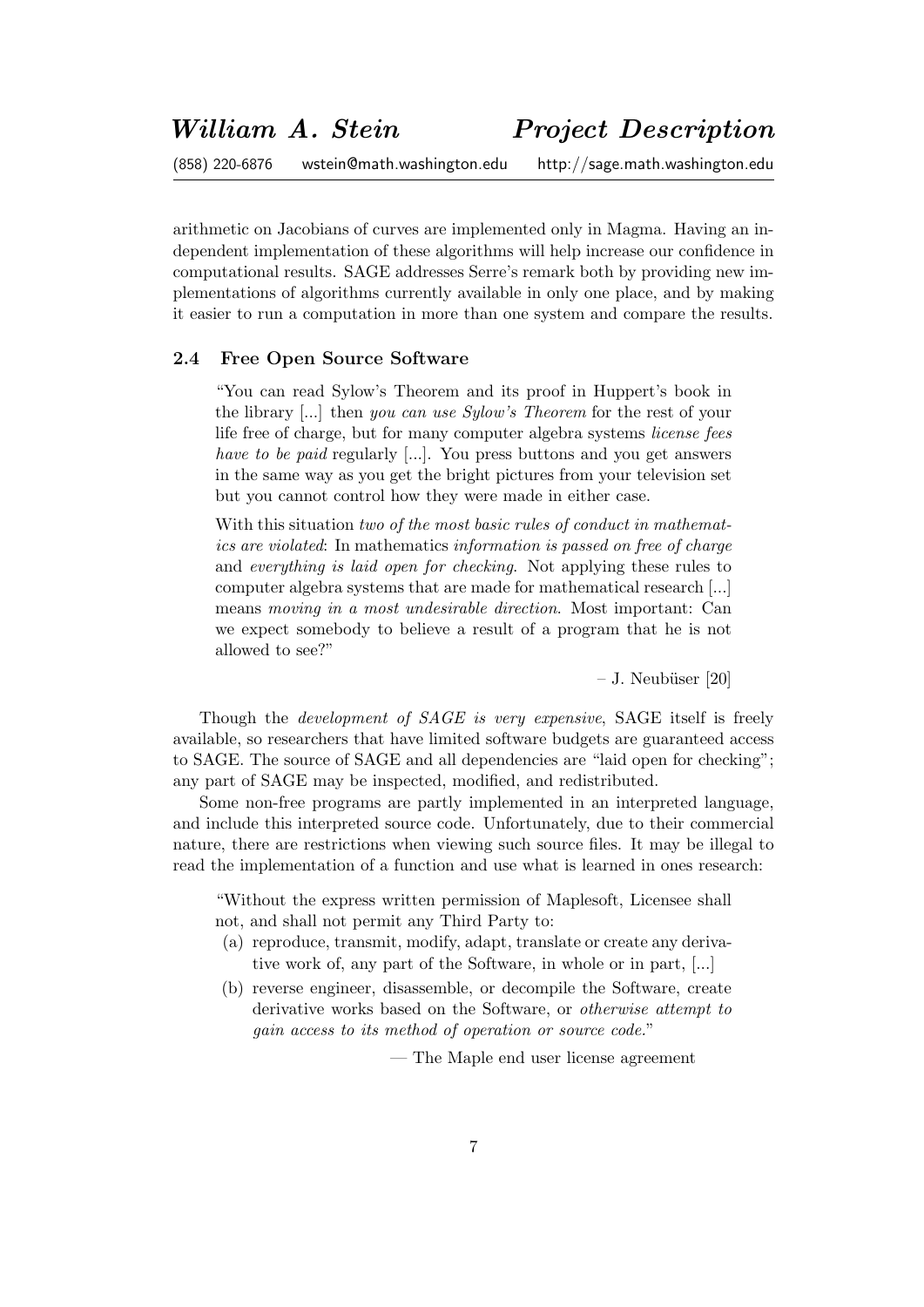## 2.5 The Development Community

SAGE development is driven by a strong spirit of altruism, openness, community, cooperation, and collaboration. SAGE is a large project with over 30 developers: five are undergraduate student employees, one is a full-time employee, many graduate students work on the project (three supported by the PI's startup money), and there are numerous volunteers in the USA, Europe, and Australia. There were 571 posts on the sage-devel mailing list during October 2006.

SAGE developers include Martin Albrecht (Bremen, Germany, grad student), Tom Boothby (UW undergrad), Robert Bradshaw (UW grad student), Iftikhar Burhanuddin (USC grad student), Craig Citro (UCLA grad student), Alex Clemesha (UW employee), John Cremona (Nottingham), Didier Deshommes (North Carolina student), Jon Hanke (Duke University), William Hart (Warwick, UK), David Harvey (Harvard grad student), David Joyner (US Naval Academy), Josh Kantor (UW grad student), Emily Kirkman (UW undergrad), David Kohel (Univ. of Sydney), Kevin McGown (UC San Diego), Bobby Moretti (UW undergrad), Yi Qiang (UW undergrad), Naqi Jaffery (UCSD undergrad), Kiran Kedlaya (MIT prof), Bill Page (top Axiom developer), David Roe (Harvard grad student), Steven Sivek (Princeton grad student), Jaap Spies (The Netherlands), Gonzalo Tornaria (Uruguay), Justin Walker (retired Apple OS X developer), Mark Watkins (Bristol), Joe Wetherell (San Diego), and Gary Zablackis (high school teacher).

The wide range of backgrounds of the contributors helps ensure that SAGE is relevant to a broad constituency of students and researchers.

#### 2.5.1 Advisory Board

These people have agreed to serve on an advisory board, which will provide feedback before the PI allocates any funding from this grant:

- · Tom Boothby (undergraduate, University of Washington)
- · David Harvey (graduate student, Harvard University)
- · Kiran Kedlaya (assistant professor, MIT)
- · David Joyner (professor, US Naval Academy)

All have contributed substantial code to SAGE, and their range of backgrounds and positions ensure that a wide range of SAGE users are represented.

### 2.5.2 Workshops

The PI organized SAGE Days 1 [10], which was a workshop at UC San Diego in February 2006, which had about 40 participants and was funded by NSF grant DMS-0555776. There were talks on a wide range of computer algebra systems and software, ranging over pure and applied mathematics, along with coding sprints.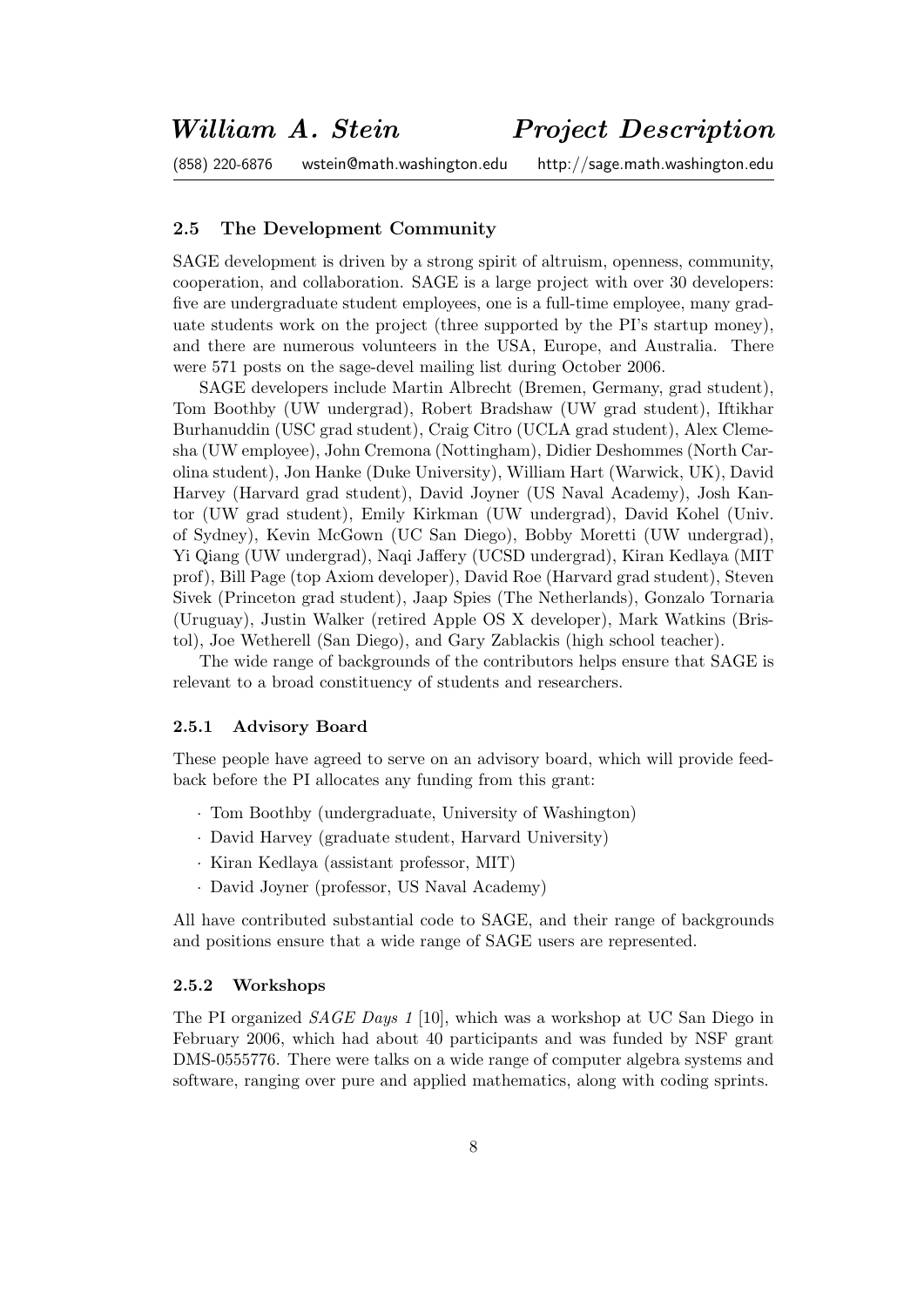In June 2006, the PI ran a workshop [26] at UW for high school students, in which they used SAGE to investigate the Birch and Swinnerton-Dyer conjecture.

In August 2006, the PI ran a two-week workshop at MSRI [30] in which 30 graduate students, and 6 research mathematicians worked together to design and implement a wide range of algorithms in SAGE for computing with modular curves, modular forms, elliptic curves and related objects.

In October 2006, the PI ran *SAGE Days* 2 [11] at UW, which had about 40 participants, and was funded by NSF grant DMS-0555776. The main topic of the workshop was improving the speed and robustness of SAGE. There were 2 days of talks and 3 days of coding sprints, which initiated numerous projects.

The PI has secured funding for four upcoming SAGE-related workshops: the parallel computation workshop [1] at MSRI in January 2007, Sage Days 3 [31] at IPAM in February 2007, a Banff workshop on computing modular forms in June 2007 [2], and an AIM workshop on databases of modular forms in July 2007 [12].

These workshops have been pivotal in the development of SAGE, so securing funding for them is crucial. The PI hopes to run four SAGE Days workshops per year, and is requesting funding from the NSF for one of these workshops each year.

# 3 Specific Goals

In this section we outline some specific projects that this proposal would fund. These include designing and coding fast core algorithms for exact arithmetic, creating and implementing a wide range of algorithms for number theory and cryptography research, and improving SAGE's visualization capabilities.

## 3.1 Fast Core Arithmetic Algorithms

### 3.1.1 Support for Optimized Compiled Code

To implement a state-of-the-art mathematics software system, it is crucial to have an easy-to-use language for writing optimized compiled code, which integrates well with the high-level interpreter. SAGE accomplishes this using SageX, which is a customized version of Pyrex [5]. Using SageX, one can write compiled programs, which are easy to use from SAGE. Programs written in SageX are converted to C. compiled, and loaded at runtime. The SageX language is similar to Python, and provides easy access to both Python objects and arbitrary C and C++ functions. The PI has done much to make SageX easier to use in the context of SAGE, and intends to write more documentation and implement new features. This proposal would fund work by one computer science graduate student who is an expert in compilers for one quarter to greatly improve the quality of SageX.

SageX supports compilation during runtime, which can provide huge speed gains to interactive users. For example, Tom Boothby implemented a program so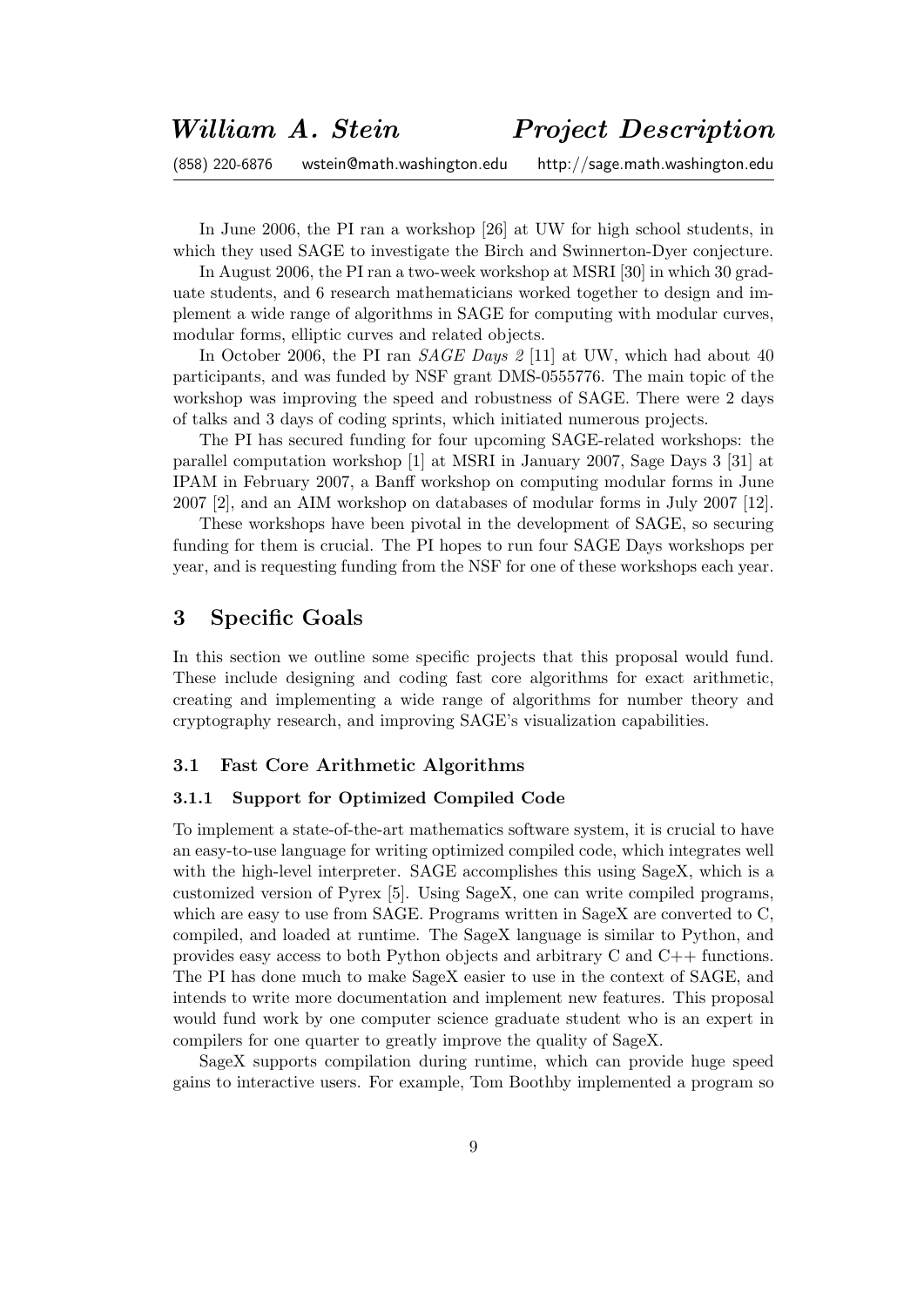that when a polynomial will be evaluated repeatedly, it can be converted to an optimized SageX representation that is compiled and made available to the user, all from the interpreter—this can speed up evaluation by a factor of over 1000.

### 3.1.2 A New Fast C Library for Number Theory

Much of the arithmetic in SAGE for number theory is currently based on the NTL and PARI libraries. However, neither library is fast enough to satisfy the PI's goals for SAGE. To address this problem, two SAGE developers, William Hart and David Harvey, are creating FLINT, which is a library written in C for number theory applications. The PI is requesting funds to support work on FLINT, and for William Hart to visit UW for at least one quarter to work full time on FLINT.

Currently available libraries for arithmetic are not fast enough for SAGE. In some cases the algorithms are not asymptotically fast or their implementation is not sufficiently optimized. PARI's integer factorization is only slightly better than Magma's on some platforms and well behind the state of the art on all platforms. It also does not have the latest algorithms in many cases. For example it does not have an asymptotically fast Schoenhage-Strassen implementation for multiplying polynomials. NTL is a well written package, having set numerous world records. However its implementation strategy makes it difficult to get maximum performance from the GMP library, and in some cases Magma contains much faster implementations of core algorithms (see Table 3).

Neither PARI nor NTL support fine-grained parallel computation, which is a severe limitation as multicore multi-processor machines are becoming common.

FLINT includes routines for integer factorization. See Table 2 for how long it takes a 1.8GHz Opteron to factor the 61-digit number  $pq$ , where p is the next prime after  $10^{29}$  and q the next prime after  $10^{31}$ . (These programs implement roughly the same algorithms; but some implementations are clearly much more optimized than others.) FLINT also contains an optimized Schoenhage-Strassen polynomial multiplication implementation, whose speed is illustrated in Table 3.

| Software                        | Time (seconds) |
|---------------------------------|----------------|
| SAGE (FLINT)                    |                |
| PARI 2.3.1                      | 54s            |
| MAGMA 2.13                      | 63s            |
| Mathematica 5.2 (FactorInteger) | 299s           |
| Maple 10 (ifactor)              | 715s           |

Table 2: Time to factor a 61-digit number with two large factors

## 3.1.3 Groebner Bases

Groebner bases are central in commutative algebra, just as echelon forms are central in exact linear algebra. SAGE currently computes Groebner bases using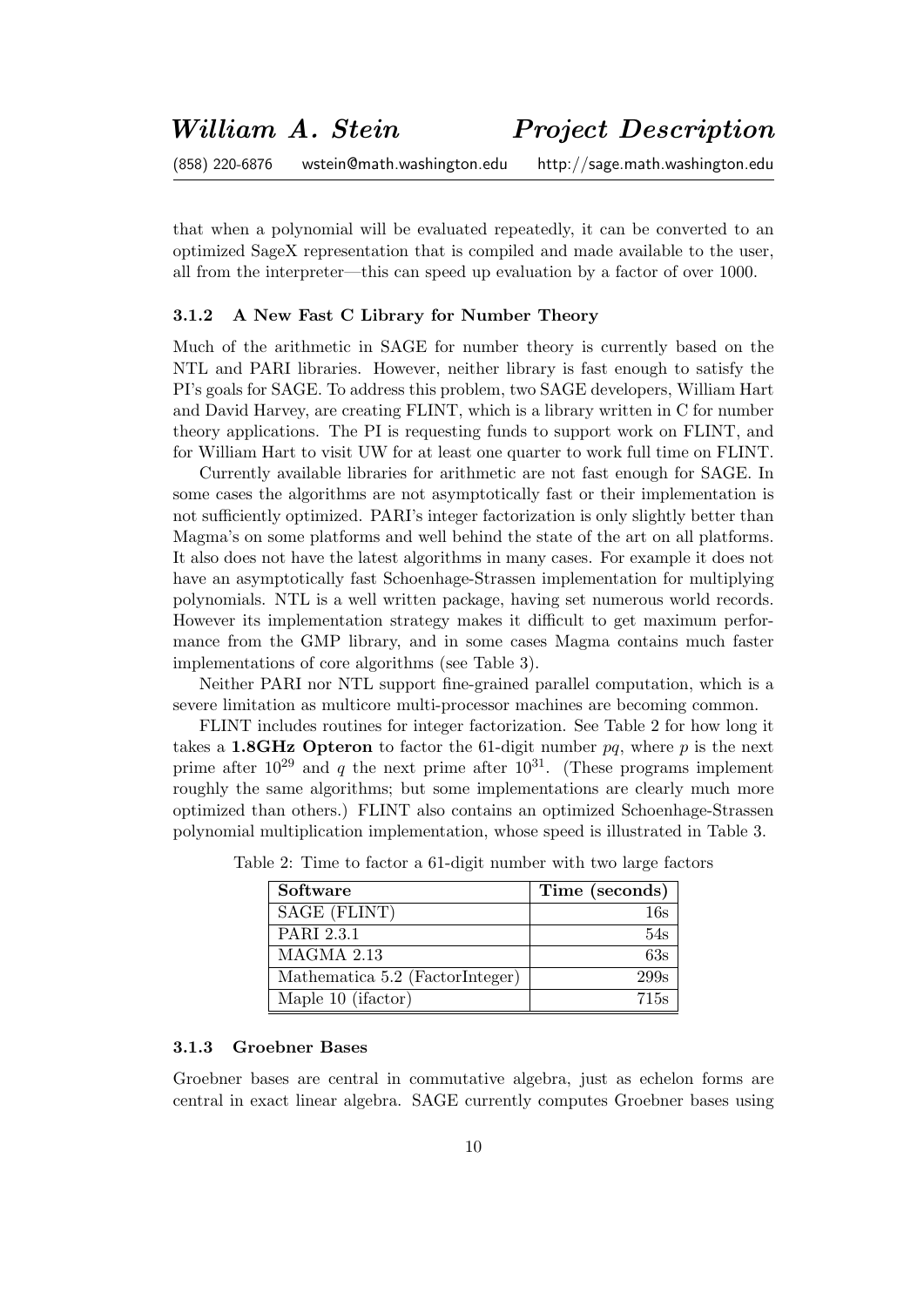| Software        | Time (seconds) |
|-----------------|----------------|
| <b>FLINT</b>    | 23s            |
| MAGMA 2.13      | 28s            |
| $NTL-5.4$       | 136s           |
| PARI 2.3.1      | 295s           |
| SINGULAR 3-0-2  | 839s           |
| Maple 10        | 2100s          |
| Mathematica 5.2 | 2075s          |
| GAP 4.4.8       | 2846s          |

Table 3: 10000 multiplies of two degree 255 polynomials with 1000 bit coefficients

either Singular or (optionally) Macaulay2 or Magma (if available). Magma is substantially faster at computing Groebner bases in many cases than anything else available (in particular, Singular, Macaulay2 and CoCoA). One of the SAGE developers, Martin Albrecht, has implemented Faugere's F4 algorithm for SAGE in some cases, and achieved impressive results. The PI is requesting student support for Martin Albrecht to refine his F4 implementation into what might become the first complete free optimized implementation of F4, since the other two complete implementations, Faugere's and Magma's, are closed source and non-free.

### 3.1.4 Asymptotically Fast Exact Linear Algebra

Sparse and dense exact linear algebra is the bottleneck in many algorithms in graph theory, group theory, combinatorics, number theory, and other areas. Unfortunately, no existing free libraries meet the quality, speed and functionality requirements for SAGE (none approach the speed or functionality of Magma overall), so we propose to put substantial effort into optimized asymptotically fast sparse and dense exact linear algebra. The PI, David Harvey and Robert Bradshaw have designed and implemented asymptotically fast block echelon and matrix multiplication algorithms, but much optimization work remains to be done. The PI is requesting funding for graduate students to further optimize the implementation, add sparse and dense support for many rings and fields, and design and implement new multimodular linear algebra algorithms over cyclotomic fields.

#### 3.1.5 Numerical Computation

Support in SAGE for numerical computation is crucial. Computation of special functions, Fourier transforms, and numerical linear algebra all play a role in number theoretic computations. Efficient algorithms for computing exact algebraic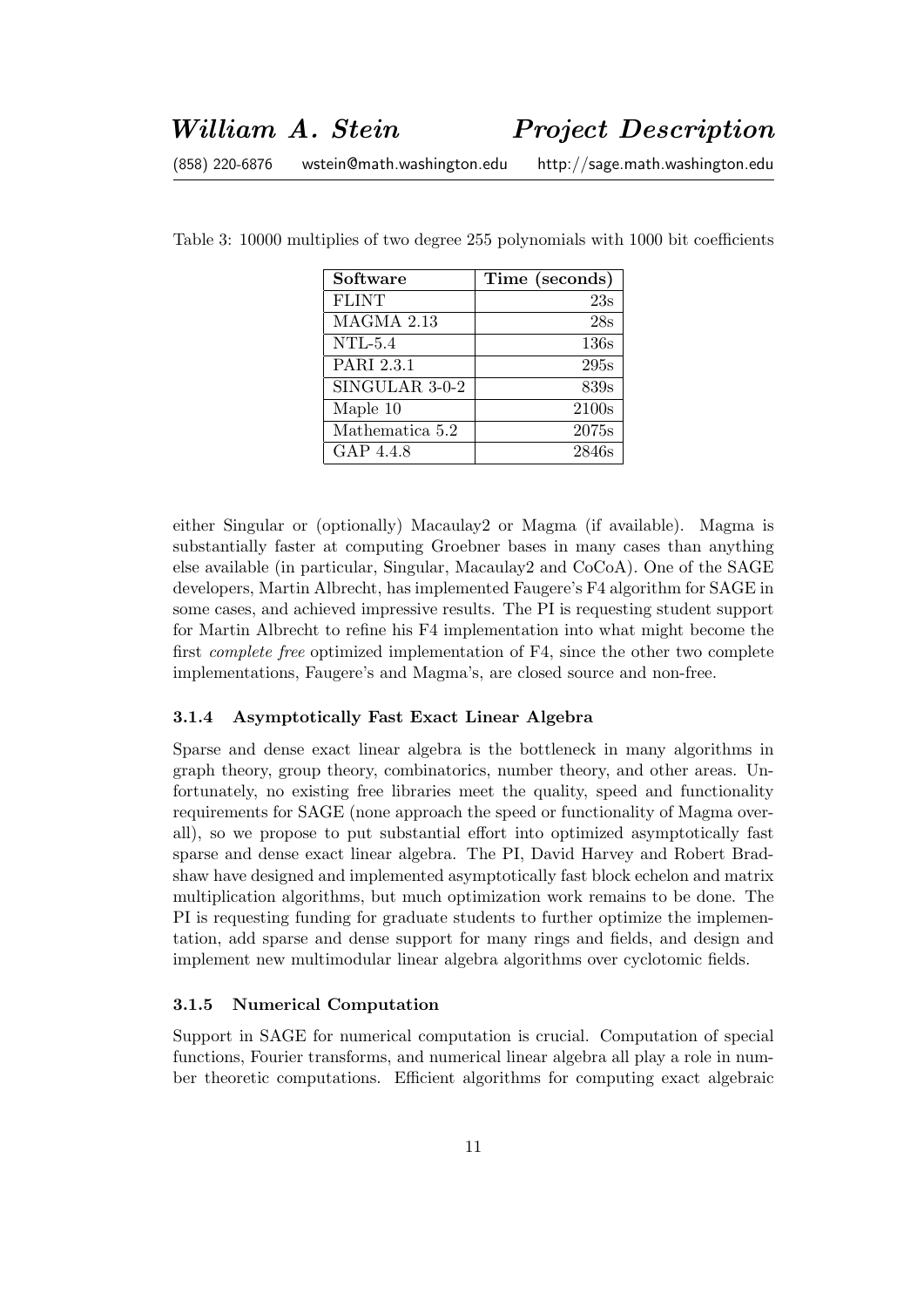objects, e.g., Bernoulli numbers and models for curves, often proceed by computing numerical approximations, and algebraic problems can sometimes be solved (with proof) more efficiently via numerical methods. Support for numerical computation also expands the range of people who can benefit from SAGE.

SAGE includes numpy [21], which is a mature and well supported Python library for numerical matrix computations. SAGE also includes the GNU Scientific Library [8], which is a C library that provides a wide range of numerical algorithms. The PI is requesting funding to hire a graduate student to design and implement substantial new algorithms and code for SAGE to make it easier to use numpy, scipy [25], and GSL to support algebraic computation.

### 3.2 Advanced Number Theory Algorithms

### 3.2.1 Modular Forms and Modular Abelian Varieties

The PI has done much work on modular forms computations in his thesis and for Magma and published a book on computing with modular forms [29]. The PI proposes to create an optimized, flexible package in SAGE for computing with modular forms for general congruence subgroups of  $SL_2(\mathbb{Z})$ . He would also like to create a package for computing with half-integral weight and weight 1 modular forms that uses a combination of Gabor Weise's new algorithm and Tate's classical algorithm. Jointly with Lassina Dembele and David Kohel, the PI intends to implement algorithms of John Voight and others for computing with quaternion algebras that will be used to compute both classical and Hilbert modular forms. With Robert Pollack, the PI intends to implement algorithms for computing with  $p$ -adic modular forms and  $p$ -adic  $L$ -functions, especially algorithms building on Glenn Steven's work on *p*-adic modular symbols. The PI would also like to implement a range of trace formula algorithms for investigating  $p$ -adic modular forms. The PI would use funds from this proposal to invite John Voight, Lassine Dembele, David Kohel, and others to UW to help with implementations.

The PI has done work on explicit computations with modular abelian varieties, including creating a package for computing with them that is included with Magma. Working with Jordi Quer (of Barcelona), he intends to implement in SAGE a package for computing with modular abelian varieties over Q and over number fields. This involves decomposition into simple factors, computation of endomorphism rings, isomorphism testing, computation of period lattices and defining equations (Jacobians, low genus), and special values of L-functions.

## 3.2.2 Elliptic and Hyperelliptic Curves

The arithmetic of elliptic curves is a rich central area of number theory. SAGE currently includes a wide range of functionality, and we hope to add more, and improve the quality of what is there now. SAGE includes Denis Simon's pro-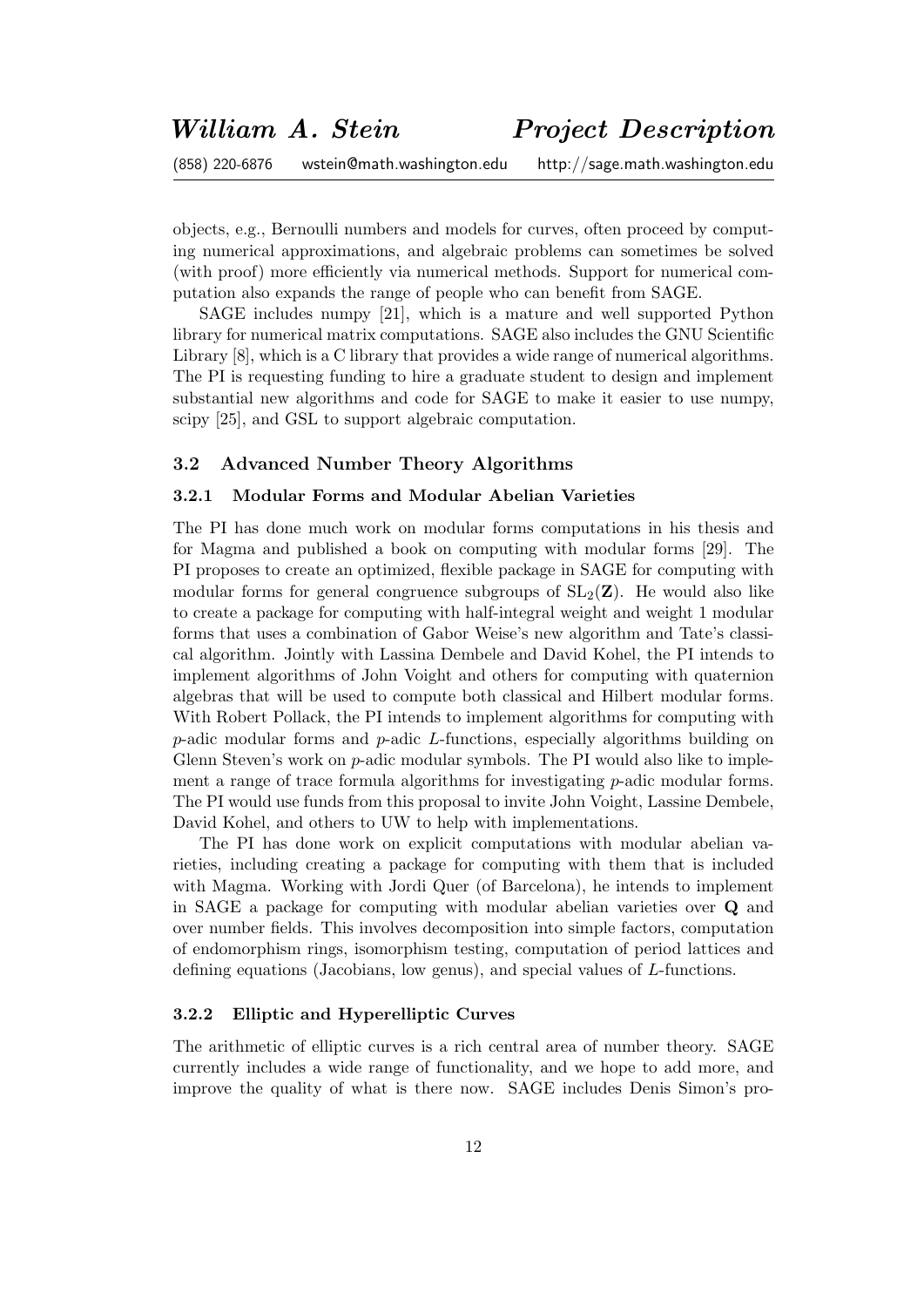gram for algebraic 2-descents, but does not take full advantage of its functionality yet. Cremona's mwrank program [3] is also included in SAGE, but some of its functionality has not been exposed to the SAGE interpreter.

There has been a major thrust to use 3, 4, and even 12 descents to compute Mordell-Weil groups of elliptic curves. All current implementations of these methods are part of Magma—there are no independent or free implementations, though the algorithms are published in recent Ph.D. theses and papers. The PI would use money from this proposal to fund SAGE implementations of these algorithms.

For cryptographic applications, SAGE requires optimized implementations of algorithms for computing with Jacobians of hyperelliptic curves. David Kohel has implemented preliminary algorithms in this direction for SAGE, and the PI intends to optimize these so that they are useful for serious research.

### 3.2.3 Databases

Though SAGE already has many databases, including Sloane's tables [28] of integer sequences and Cremona's tables [4] of elliptic curves, the PI intends to greatly expand the range of databases available in SAGE. This will mainly involve creating new databases related to the PI's research, including databases of modular forms, elliptic curves, modular abelian varieties, and special values of L-functions.

### 3.3 The SAGE Notebook: Graphics and Visualization

The SAGE notebook is implemented as a Python-based web server that interacts with numerous SAGE instances (one for each running worksheet). The user interface to the notebook is implemented using Javascript in a web browser.

There are three categories of graphics and visualization that must be addressed for SAGE: static graphics embedded in the notebook, dynamic graphics in the notebook, and dynamic local graphics that do not use the notebook.

Matplotlib [9], which is included with SAGE, provides 2d graphics with an interface very similar to MATLAB's. Alex Clemesha, a full time employee doing SAGE development, has used matplotlib to implement static 2d graphics with a Mathematica-like interface, which embed nicely in the notebook. For example, the PI used this package to illustrate Mazur's recent Nature article [19].

There is some support for 3d rendering in matplotlib, and Clemesha intends to create a similar Mathematica-like interface for 3d graphics. For high quality static rendering of 3d images, SAGE includes a multi-threaded 3d ray tracer [32], which produces beautiful 3d images with shadows, transparency, and reflections.

For dynamic graphics in the notebook, the PI intends to either find or hire a student to write a free open source Java applet that can display a scene involving mathematical primitives, and allows for dynamic rotation and scaling. For interactive local graphics not using the notebook, Mayavi [24] is an excellent solution.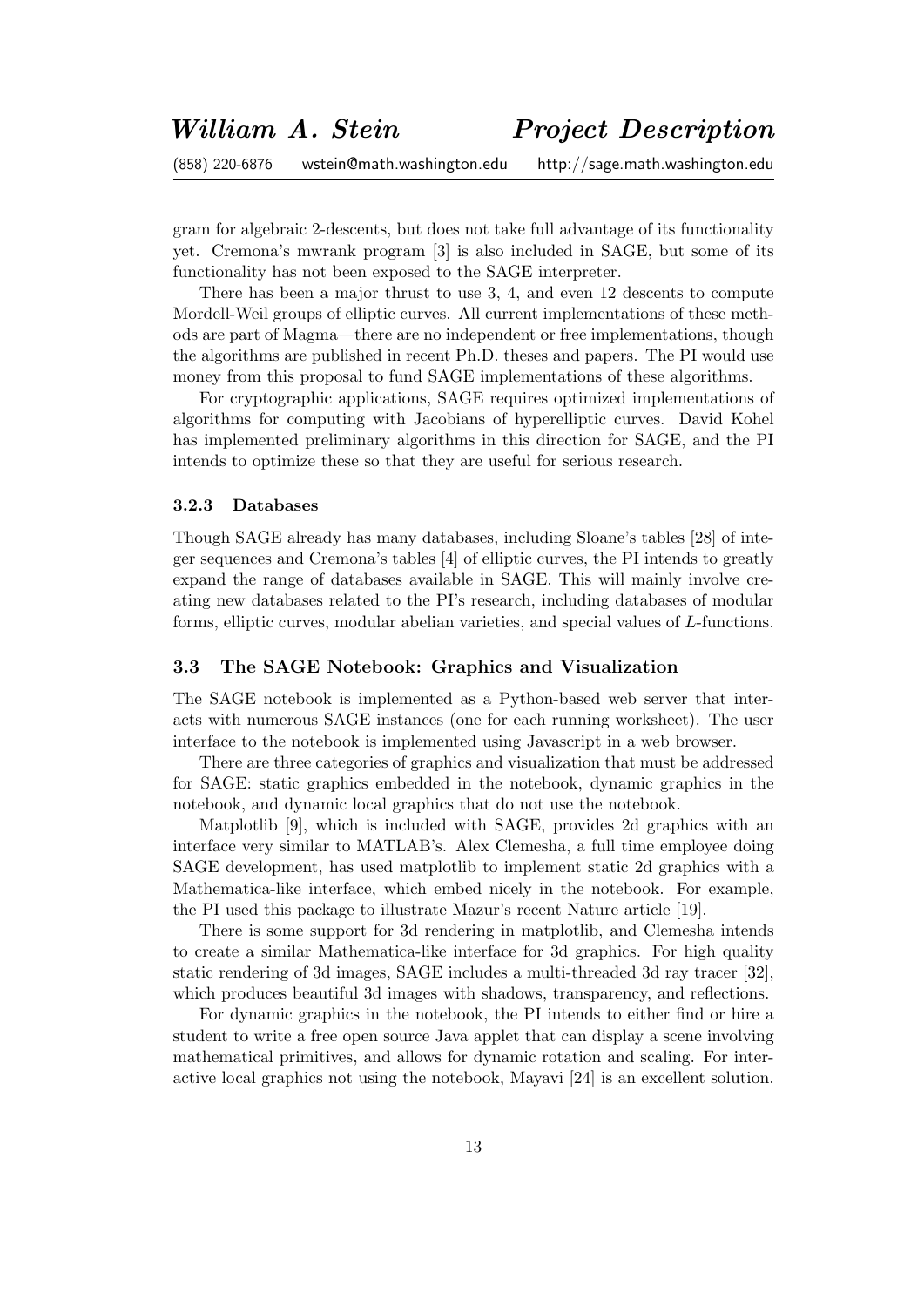# 4 Justification for Funding

The primary goal of SAGE is to make a wide range of modern research-level algorithms available in a high quality, easy-to-use, integrated package with a graphical interface. Tables 2–3 and the discussion of advanced research algorithms above illustrate that this has not yet been achieved by any free or commercial software. The commercial programs have several million dollar per year revenues, but do not address the research needs of our community; for SAGE to achieve similar quality while serving the needs of researchers requires significant funding, and until SAGE is much more established, grant funding is the primary source.

The PI hopes that in three years SAGE will be sufficiently pervasive that SAGE development can be funded by a foundation that receives donations and support contracts. Until then NSF funding is critical.

# References

- [1] I. Burhanuddin, J. Demmel, E. Goins, E. Kaltofen, F. Perez, W. Stein, H. Verrill, and J. Weening, Workshop: Interactive Parallel Computation in Support of Research in Algebra, Geometry and Number Theory, (Jan. 29–Feb. 2, 2007), http://modular.math.washington.edu/msri07/.
- [2] J. Cremona, H. Darmon, K. Ribet, R. Sharifi, and W. Stein, Banff workshop on Modular Forms, (June 3–June 8, 2007).
- [3] J.E. Cremona, mwrank *(computer software)*, http://www.maths.nott.ac.uk/personal/jec/ftp/progs/.
- [4] \_\_\_\_\_\_, Tables of Elliptic Curves, http://www.maths.nott.ac.uk/personal/jec/ftp/data/.
- [5] G. Ewing, A Language for Writing Python Extension Modules, http://www. cosc.canterbury.ac.nz/greg.ewing/python/Pyrex/.
- [6] GAP, Groups, algorithms, programming—a system for computational discrete algebra, http://www-gap.mcs.st-and.ac.uk/.
- [7] D. Grayson and M. Stillman, Macaulay2: A software system devoted to supporting research in algebraic geometry and commutative algebra, http: //www.math.uiuc.edu/Macaulay2/.
- [8] GSL, GNU Scientific Library, http://www.gnu.org/software/gsl/.
- [9] John Hunter, Matplotlib: Python software for drawing graphs, http://matplotlib.sourceforge.net/ (2005).
- [10] D. Joyner and W. Stein, Workshop: SAGE Days 1, UC San Diego (February 2006), http://sage.math.washington.edu/sage/days1/.
- [11] , Workshop: SAGE Days 2, University of Washington (October 2006), http://sage.math.washington.edu/sage/days2/.
- [12] K. Kedlaya, M. Rubinstein, N. Ryan, N.P. Skoruppa, and W. Stein, Work-